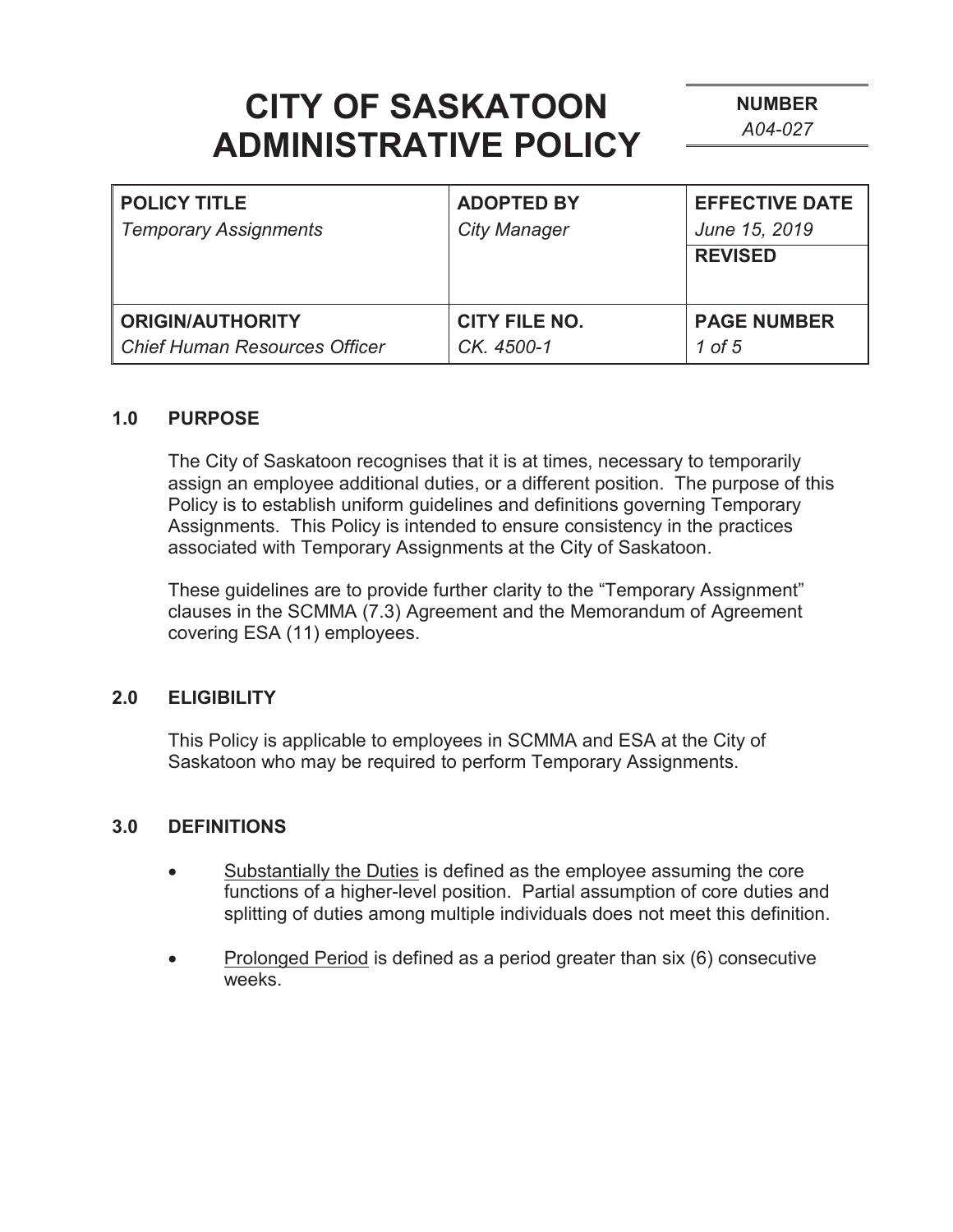| <b>POLICY TITLE</b>          | <b>EFFECTIVE DATE</b> | <b>REVISED</b> | <b>PAGE NUMBER</b> |
|------------------------------|-----------------------|----------------|--------------------|
| <b>Temporary Assignments</b> | June 15, 2019         |                | 2 of 5             |

- Acting Assignment is defined as a position temporarily assigned for up to 6 weeks to replace an employee who owns/occupies the position if they are absent, on leave, or reassigned. The expectation is that the employee who owns/occupies will be returning to the position at the end of the assignment. Due to the short length of term of the assignment, it is understood that the Acting Assignment will generally require the incumbent to perform some of the duties of the role.
- Interim Assignment is defined as a position temporarily assigned for greater than 6 weeks ("**Prolonged Period**") and up to 6 months. An 'Interim' assignee has both the authority and responsibility of the position and is understood to have assumed "**Substantially the Duties**" of the role.
- Additional Duties are defined as a portion of duties typically performed by another position, temporarily assigned to an individual. Additional Duties may be applied for career development purposes, as well as to help strengthen capacity and business continuity.

### **4.0 POLICY**

#### 4.1 TERM OF THE ASSIGNMENT

The department must establish and communicate, in writing, the length of term for the assignment to the assignee. It is advisable to set a maximum term expectancy. Assignments, as described in this Policy guideline, shall be for periods less than 6 months. Both 'Acting' and 'Interim' assignments may be ended at any time, with notice to the employee.

#### 4.2 COMPENSATION FOR A TEMPORARY ASSIGNMENT

Salary increases should be consistent with the responsibilities of the position assigned and in accordance with the City of Saskatoon ESA/SCMMA salary guidelines and Salary Administration Policy. Such salary increases may only be made if financial resources are available, and requires the approval of the Chief Human Resources Officer (CHRO). There will be no change in non-salary benefits in the case of Temporary Assignments.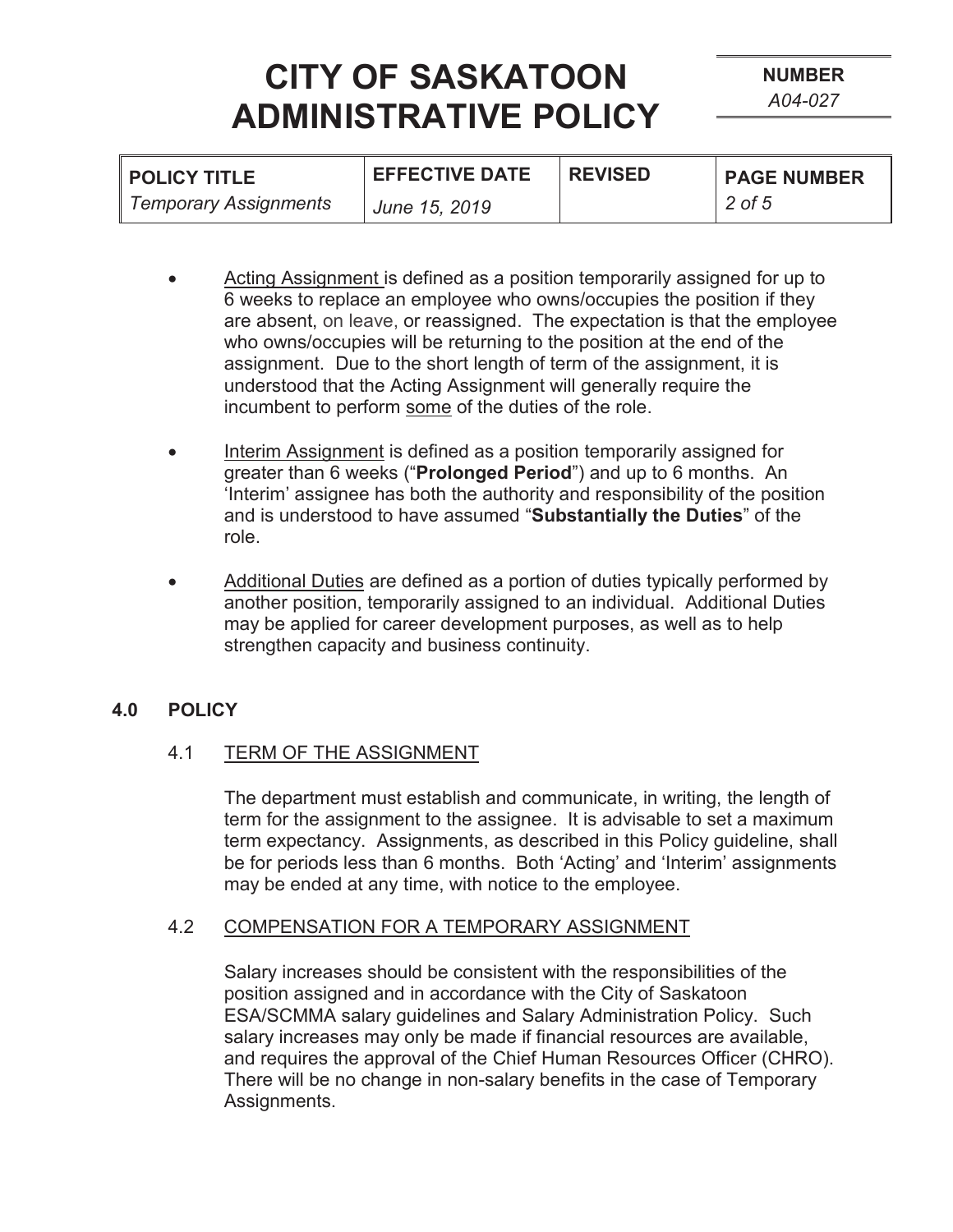| I POLICY TITLE        | <b>EFFECTIVE DATE</b> | <b>REVISED</b> | <b>PAGE NUMBER</b> |
|-----------------------|-----------------------|----------------|--------------------|
| Temporary Assignments | June 15, 2019         |                | 3 of 5             |

#### 4.3 COMPENSATION FOR ACTING ASSIGNMENTS

- a) Salary increases should not be provided for short-term (less than 6 weeks) Acting Assignments.
- b) Due to the short timeframe of Acting Assignments, these do not require the incumbent to assume the full duties of the role and therefore do not meet the criteria of "**Substantially the Duties**" and "**Prolonged Period**".
- c) Acting Assignments are viewed as career development opportunities for staff to gain valuable knowledge and experience to help them in their current role and/or to prepare them for future opportunities.

#### 4.4 COMPENSATION FOR INTERIM ASSIGNMENTS

- a) Salary increases may be provided for Interim Assignments providing they meet the definitions of "**Substantially the Duties**" and "**Prolonged Period**".
- b) The salary adjustment must be in accordance with the 'Salary Administration Policy-Exempt/SCMMA Employees'.
	- i) e.g. One range higher 5% increase over the current salary or to the minimum of the new salary range, whichever is greater.
- c) Once an Interim Assignment ends, the employee's salary returns to the original rate of pay.

#### 4.5 COMPENSATIONS FOR ADDITIONAL DUTIES

a) Salary increases should not be provided for Additional Duties, as staff who have assumed Additional Duties do not meet the criteria of "**Substantially the Duties**" and "**Prolonged Period**".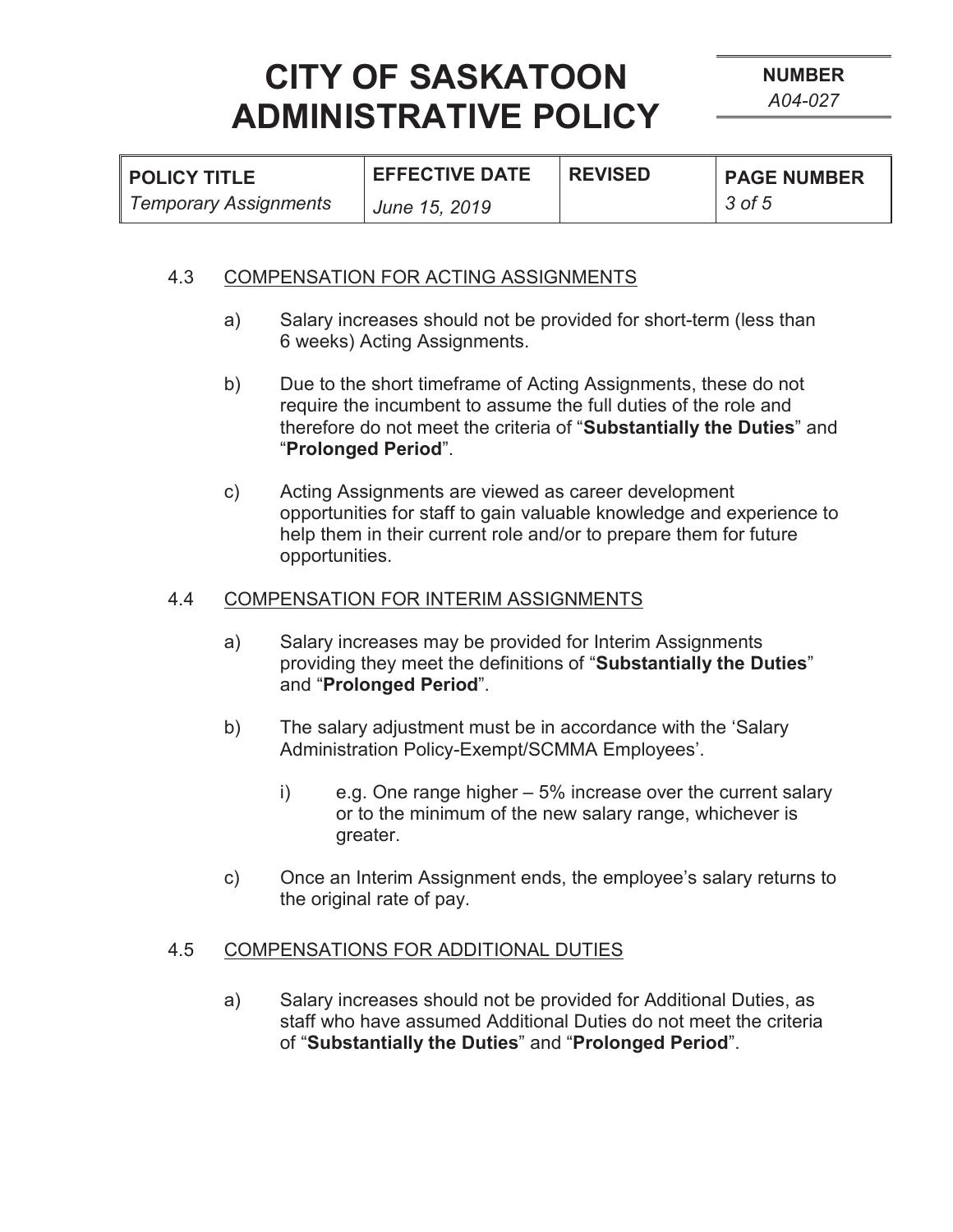| <b>POLICY TITLE</b>          | <b>EFFECTIVE DATE</b> | <b>REVISED</b> | <b>PAGE NUMBER</b> |
|------------------------------|-----------------------|----------------|--------------------|
| <b>Temporary Assignments</b> | June 15, 2019         |                | 4 of 5             |

#### 4.6 BENEFITS

a) Benefits will not be affected while assigned to an Acting or Interim role.

#### 4.7 FILLING TEMPORARY ASSIGNMENTS

- a) Temporary Assignments may be made by the Director or Department Head of the individual being replaced, and with approval of the assignee's Direct Supervisor.
- b) For Interim Assignments greater than 6 weeks, an internal "Expression of Interest" process should be undertaken in order to ensure transparency and equity in process. Job interviews or career discussions may be conducted if more than one individual is in consideration or has expressed the interest for an Acting or Interim Assignment.
- c) Interim Assignments require the signoff by the Department Head and approval from the CHRO.
- d) Acting and Interim Assignments shall be made in accordance with equity and diversity policy guidelines of the City of Saskatoon. Efforts should be made to ensure that Acting and Interim Assignments fulfill the City of Saskatoon's goal of achieving a culturally diverse working and learning environment.

#### 4.8 RESPONSIBILITIES

- a) Chief Human Resources Officer
	- i) Oversee the administration and application of the Policy.
	- ii) Ensure consistent application of the Policy across the organization.
	- iii) Approve requests for salary increases associated with the administration of the Policy.
	- iv) Refer updates to the Administrative Leadership Team.